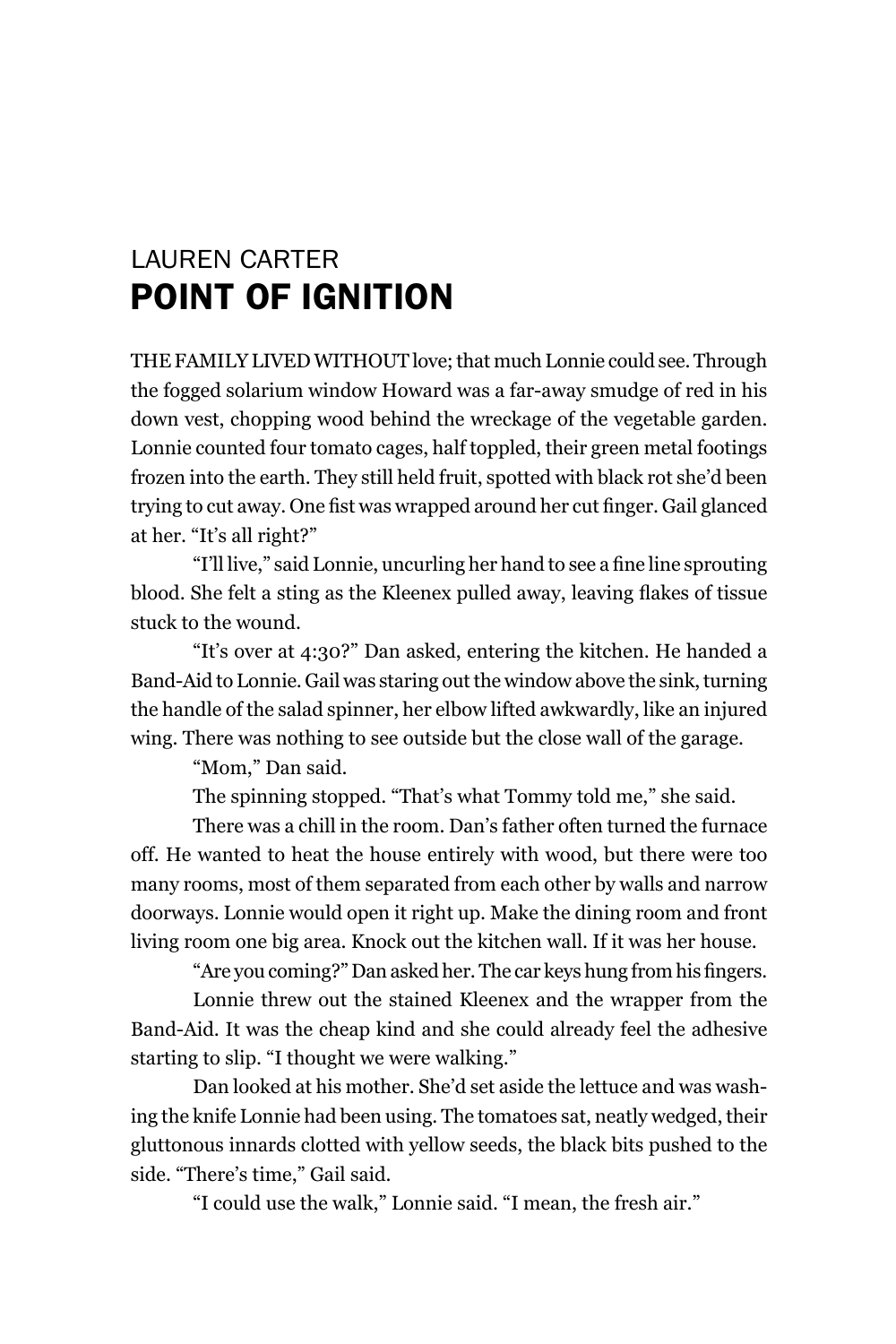Dan hung the keys on a brass pineapple fixed to the side of the cupboard.

The trees were full of leaves when the first snow had hit a week earlier. most hadn't even had a chance to change. They froze and fell in icy green heaps on the front yards. The sun glinted off their crusts.

"my mom likes you," said Dan. lonnie took his hand but then let it go. He was wearing gloves with puffy fingers and she had her thick pink mittens on. She didn't know how he could tell—the two women had barely spoken since she and Dan arrived a few hours earlier, just after lunch. Gail kept remembering things she had to do, settling on the couch and standing again, putting her rings in a bath of gold cleaner, jotting down a grocery list. Finally, Dan's father had simply left, drifting away so no-one noticed he was gone until Gail said she wanted a fire.

"She seems nice," lonnie told Dan.

"She's been through a lot."

lonnie met his eye and it was like a signal for him to look away. His shoes scraped on the sidewalk. He didn't lift his legs when he walked. It annoyed her, that steady shuffling sound like he was reluctant to get anywhere. She glanced away, at the neat houses sided with flagstone and brick. The day so bright it made her head ache. "I should have brought my sunglasses," she said.

The doors of the church opened and a slow crowd drifted out. Men, mostly. One in a blue business suit carrying a Styrofoam cup. A woman wearing jeans with red patches on the knees. She came out with her sunglasses already on and quickly lit a cigarette.

Dan and lonnie stood on the other side of the road. Cars passed between them and the church. When a clear spot came, lonnie moved to cross but Dan stopped her. he lifted his arm to wave and lonnie followed her gaze and saw another Dan, standing on the cement steps. It was as if they were in a reflection, but there wasn't another Lonnie.

The other Dan ran across the busy street. His blue-grey eyes shone, similar but different from Dan's, lonnie saw, as Tommy reached out both arms. Dan extended his hand instead and lonnie thought that the corners of Dan's mouth were forced up or else he was trying not to smile.

"lonnie," Dan said, "my brother, Tommy."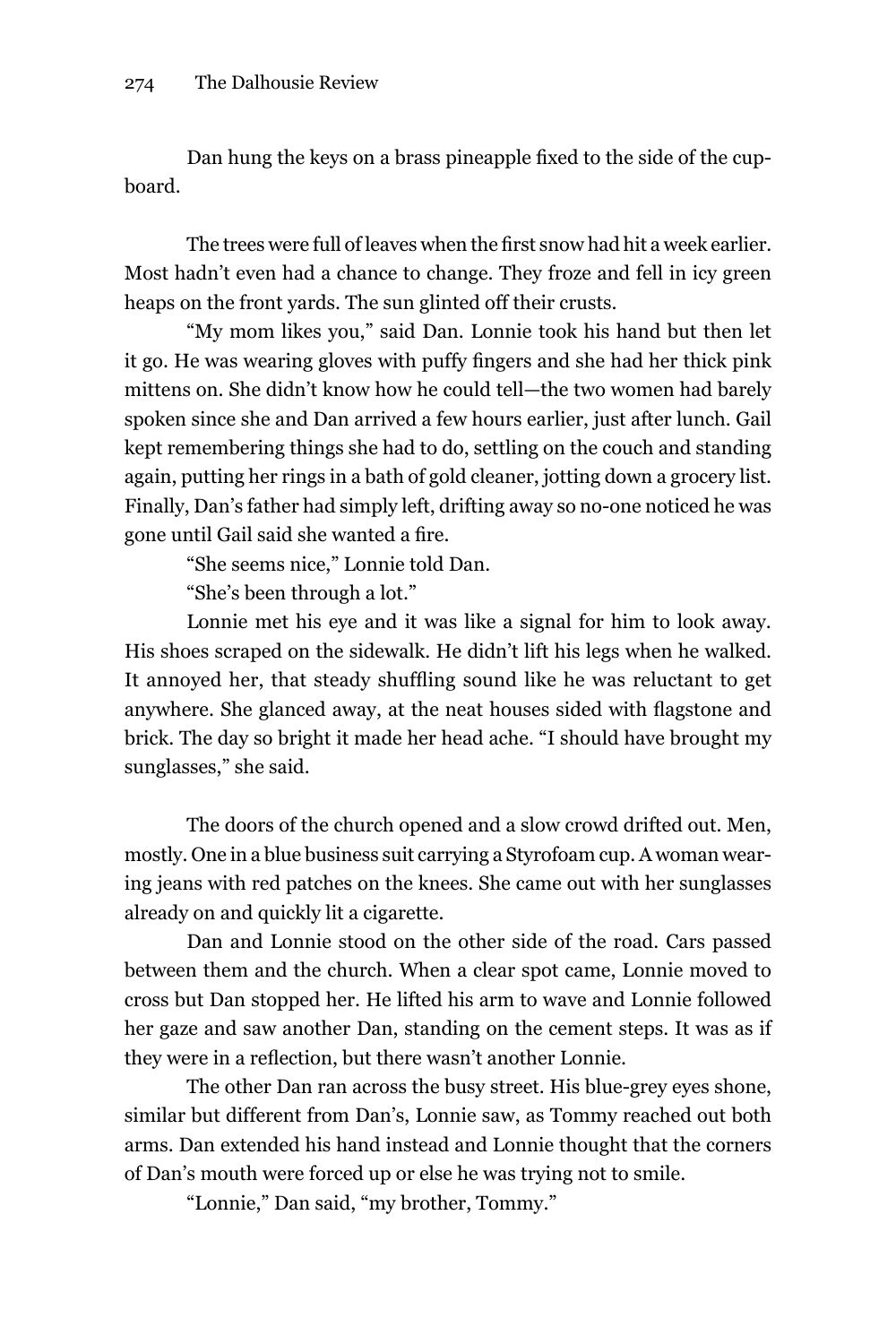Lonnie took her mitten off and shook his warm, bare hand. He seemed like a slightly chubbier version of Dan. Fuller in the face, his head shaved. He also seemed happier, which surprised lonnie. She had expected something else. A darker version of Dan: steely but battered, frozen over.

Tommy waved at the woman across the road then burrowed his fisted hands into the pockets of his leather jacket.

"Who's that?" Dan asked, as the woman threw her butt into a sewer grate and walked in the opposite direction. her long black hair seemed tangled at the ends.

"Nobody," said Tommy, and then shook his head. "Lisa. We'll see." And he laughed, a single loud guffaw that startled lonnie after the quiet afternoon.

Dan had told Lonnie about his brother on their second date. Over dessert, key lime pie and milky sweet coffee, at the fancy restaurant in the Water's Edge Hotel. He described that hitting-bottom moment when Tommy visited Dan for Bacchus. on the way up to the music festival Tommy said he saw camels and spent the rest of the afternoon hiding in a clutch of cedars on the riverbank. He was high on acid. Eventually Dan just walked away. Every time he tells the story Dan adds new details about Tommy's behaviour. how he screamed at the female bus driver. Kicked mud in Dan's face. But lonnie always found herself thinking about Tommy, too. ending up alone. Trying to find shelter in the cold night. She never says anything. Nods her head like it's on a spring. Strokes Dan's hair as he talks, his voice a squeaky gear.

on the way home Dan took off his glove and held her hand. They didn't talk until they reached the convenience store and Tommy said he wanted to go inside.

"It'll be supper when we get home," Dan said.

Tommy stood, counting his money, and lonnie felt a crackle coming off him. Dan stared at his brother's down-turned face and said, "mom's been cooking half the day."

Tommy looked up from the pile of silver change.

"It's lasagna," lonnie said. Dan's hand in hers was like a weight.

Tommy's eyes floated over to her, but didn't connect. He dropped the coins into his pocket. "Yeah," he said, as if he'd already known and they continued down the street.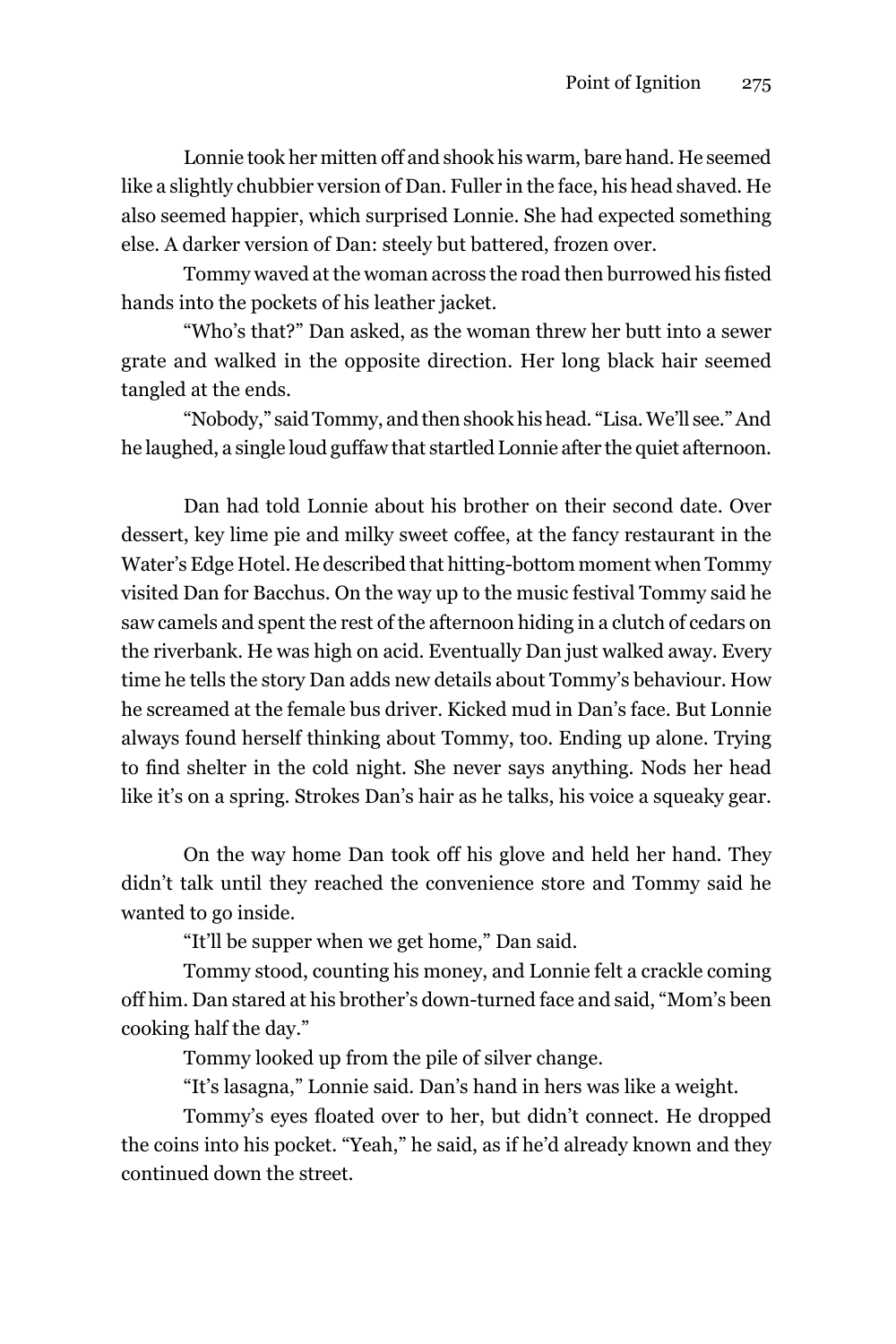When they got back, Gail was setting the table. They came through the side door into the kitchen and heard her through the wall—china clunking, the clatter of silverware against the hardwood. howard appeared at the top of the basement stairs, his hair slicked back, wet from the basement shower, and stopped when he saw them.

"Tommy," he said, like a statement of fact, and Tommy reached out his hand even though he was staying with them.

As the two men shook, lonnie felt the air shift, like a belt slightly loosened. howard went into the back room, the den, and soon they heard the crackle of a fire. "Supper," Gail shouted, and Lonnie realized she knew they were back.

Wine wasn't served at dinner. Gail put Tommy at the head of the table, in the only chair with arms. His leg jumped. Lonnie sat to his left and felt it through most of the meal, the steady rattling lurch. In the kitchen Gail dished lasagna onto plates and lonnie helped carry them in as the men sat back, waiting. She thought of saying something, but decided not to. Nobody was noticing, not even Dan, who always offered to help at her mother's house. It seemed the four of them were elsewhere, gazing into separate patches of the glossy mahogany table, focused intently on their own details. howard cleaned his fingernails with a pocket knife until he saw Lonnie looking and folded the blade back into its red body. Tommy tapped his fingers against the table's edge. Dan spun his napkin ring in the empty space where his plate would go. They were like a band, a musical duo, working towards a new sound. When she slipped his meal in front of him, he turned his face to her and said, "You're the best."

"Your mother made it," lonnie said, as she and gail sat down.

Tommy lifted his wine glass, filled with cloudy water, just poured from the tap. A few drops ran down the side. "Cheers."

"Tommy," said howard.

"What?" said Tommy, but howard just shook his head, his eyes settled on something in the centre of the table. The dried roses in a cut-glass bowl.

Gail picked up the salad and handed it to Tommy. It hovered there, near his face. he didn't move and she said, "You need greens."

"I'm fine."

She put the bowl down and her fingers crawled across the table towards him, but Tommy pulled his hand away as if touched by a spider. "Well, pass it then," Gail said.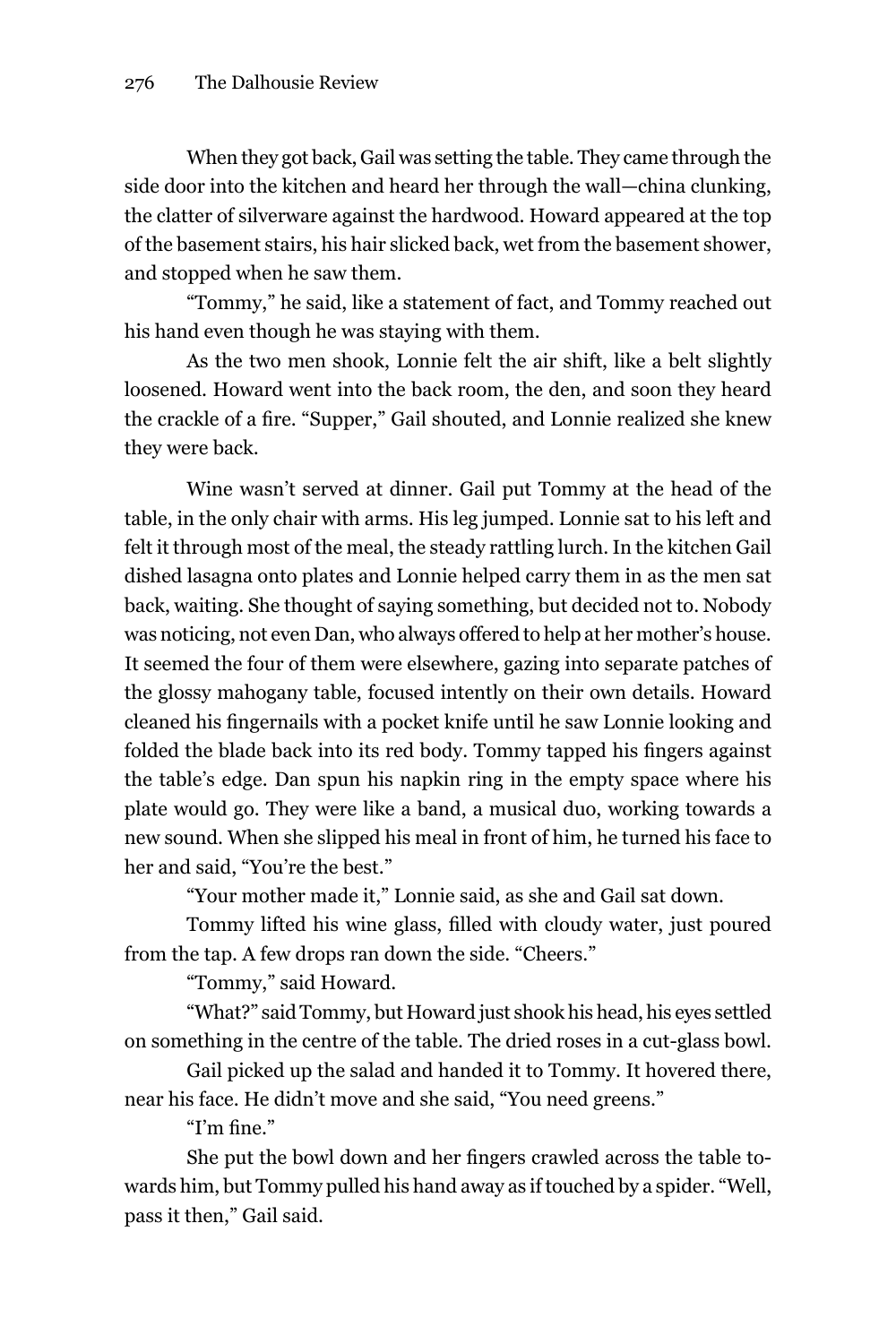"What about grace?"

Gail looked at Howard. He had already picked up his fork, but he put it down again. He curled his fingers over the edge of the table like he was ready to stand up. Tommy bowed his head. "Higher power," he said, and paused. In the sudden absence of sound, lonnie heard the family breathing. A low wheeze from Gail, recovering from a cold, and Howard who let out a long even exhale. Dan was silent, like he was holding his breath. "Thank you for this opportunity," Tommy said. "This meal, this stranger …." his voice faded away like he was telling a story he'd grown tired of. lonnie felt her eyelids jumping. "Amen," he said, and gail repeated the word and laid a napkin on her lap. Tommy lifted his fork and started eating, shoveling the next bite into his mouth before he even swallowed.

"She isn't a stranger," Dan said.

"Dan," said howard. lonnie could hear the strain in his voice, as if he wasn't used to talking, although when she'd first arrived he asked her what her major was, what classes she was taking. Dan turned to his father. "Well, she isn't."

"She is to us," Tommy said, through the food in his mouth. "Fuck, you are, too."

Gail cringed, but didn't speak. Howard's fork hit his plate and he glared down the table at Tommy, who didn't seem to notice and kept eating. lonnie thought he had an invisible shield around him that only allowed things out. his food was already half gone while the others had barely started, including Lonnie, whose cut finger rubbed painfully against the silver handle of her fork. "She's my girlfriend," Dan said, and lonnie wanted to leave, but Dan's hand held her knee, rubbing the skin over the hard disc of bone. She asked about salad dressing. Gail wiped her mouth and stood.

"I can get it," lonnie said, but gail had already gone into the kitchen. A log shifted in the fireplace. Lonnie ate the green leaves of the salad and the sweet tomato chunks, the taste of rot an ugly flavour she could still discern.

lonnie was in crisis when she met Dan. That's what her counsellor called it. Midway through first year she'd gone to the bar where they sold aluminum trays of twenty half-pints for fifteen bucks and gotten drunk with her roommate. other people were there. People they knew from classes, from school. A blurry face over her when she rose into consciousness. Body fuck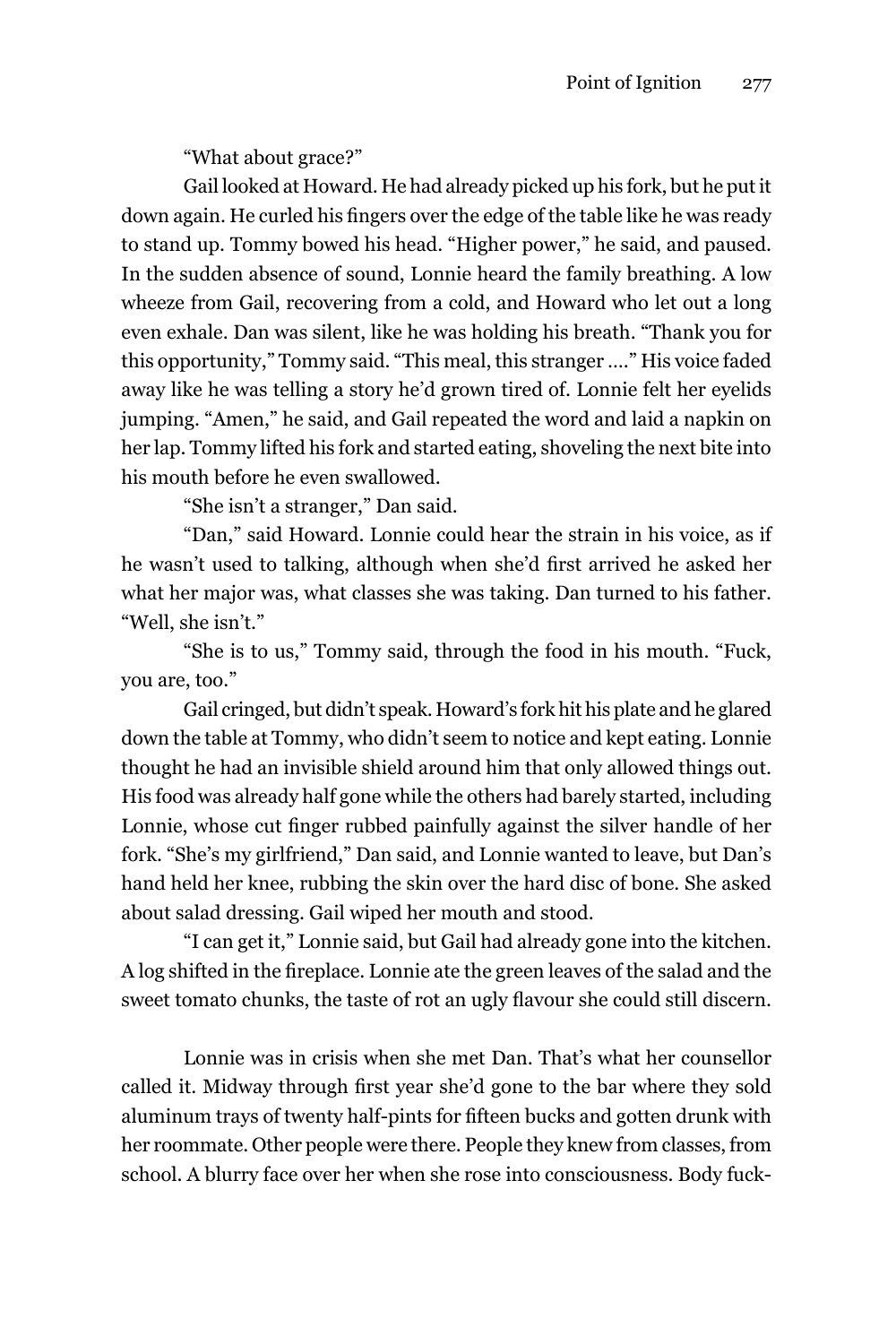ing hers. She sank, fell back into a sticky, dragging darkness that went on and on, like getting lost in a swamp. In the morning even the light seemed different, a tenuous watery grey, when she exited his apartment, tried to figure out where she was.

Ten months later, Dan asked her out after their class on modern Europe. Reluctantly, she agreed, hesitant because of how she'd changed and how he seemed so nice.

After dinner, Gail put a pot of coffee on. Howard went downstairs to watch television in the room lonnie was to sleep in and gail followed, hastily, because their show had already started. Tommy, Dan and lonnie took their coffee into the den.

"Still a stick up his ass," Tommy said. he pinched the couch cushion's rounded edge. Lonnie had her bare feet stretched towards the fire, socks piled beside her.

"he's doing the best he can," Dan said, but Tommy ignored him.

"You're in school?" he asked lonnie. She twisted around to face him, sat cross-legged.

"Yeah," said Dan, sitting in a brown leather recliner, a cross-hatching of white on the worn arms.

"Poli-Sci," she said. "Same as Dan."

"So you'll be prime minister someday."

"I'd rather join the foreign service."

"What's that?"

"You get government posts around the world," she said. "live in different countries." She was about to say more, about the exam they'd have to write, the difficulty of it, but Tommy cut her off. "Is that what you want to do?" he asked his brother.

Dan didn't answer. He went to the fire and prodded the end of a log. With the iron poker he pushed it deeper into the flames. It was what he wanted to do. They talked about it all the time.

"First I heard of it," Tommy said. his leg stopped shaking as he leaned forward to lift the mug to his face. Some of the coffee spilled down his chin. he jabbed at his face with the back of his hand to wipe it away. "Drinking problem," he joked. Dan knocked bits of black charcoal into the flames.

"Dad was here he'd stop you doing that," Tommy said.

"Dad's not here."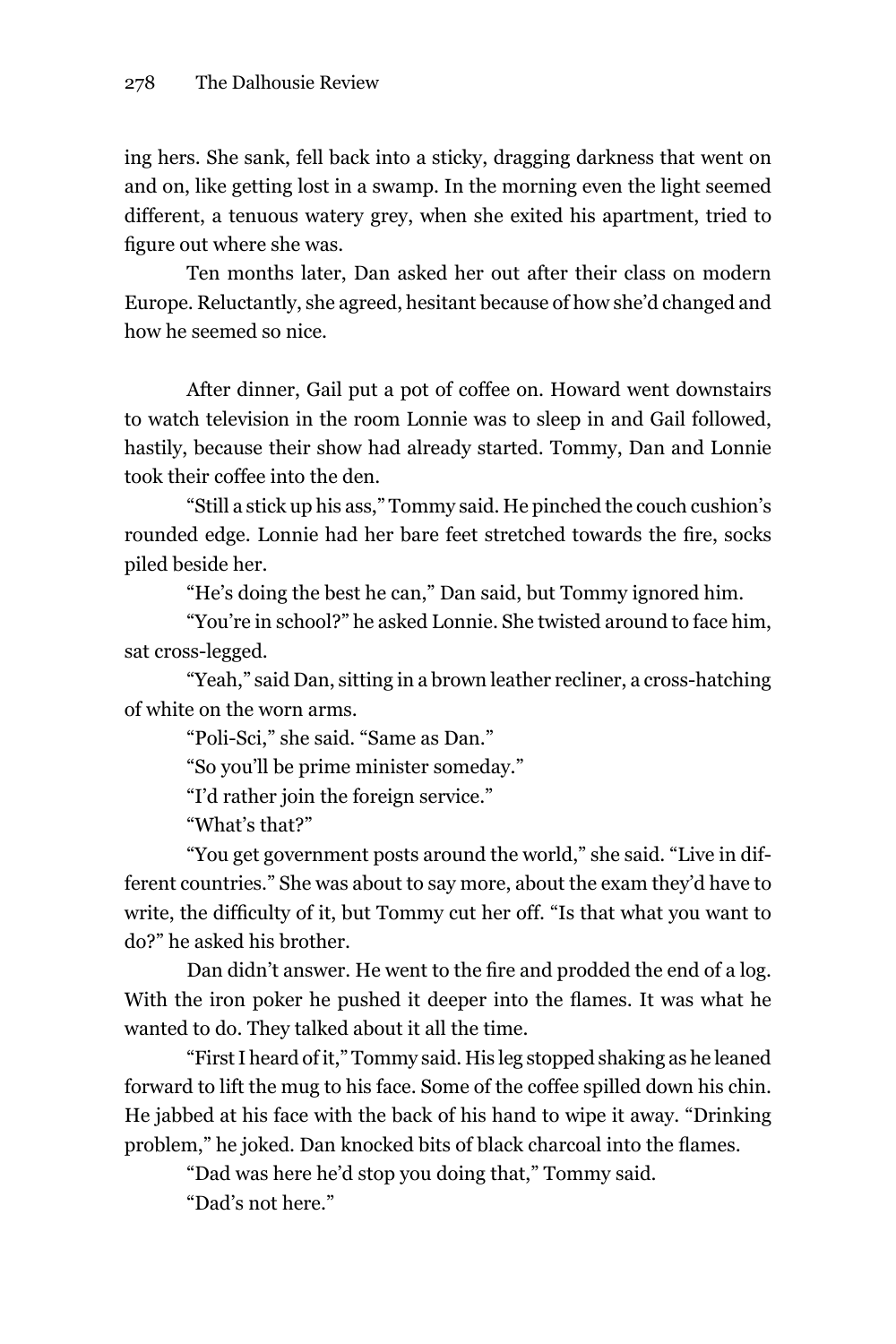lonnie drank her coffee.

"how'd you guys meet?" Tommy asked.

They looked at each other. lonnie felt a prickle in the corners of her mouth, but Dan's face was serious.

"In class," he said. And to lonnie: "We should go."

"Where are you going?" Tommy asked.

"To see a band," Dan said, replacing the poker.

Tommy took another drink, a gulp. lonnie saw him swallow, the bob of his Adam's apple under the stubbled skin of his throat. She poked her toes into the bulb of a sock.

"We're going to be late," said Dan.

"You'd just fuck off like that," Tommy said. "Just ditch your family."

lonnie thought he was talking about the band but Dan said, "That decision's a long way away."

"Still," Tommy said. His eyes flickered orange, reflecting the fire, but Dan shut the doors.

"We're only in second year," said lonnie.

"We're going to be late," Dan said again.

"Can I come?" Tommy said, and laughed.

"Sure," said lonnie. She didn't look at Dan. Tommy blinked, sat upright, guzzled down the rest of his coffee. They both stood at the same time.

On their first date Dan brought her flowers. She wasn't used to that. When she yelled for him to come in he stepped inside the small space at the bottom of the stairs that led up to her second-floor apartment. She saw his black Doc martins and a giant bouquet of yellow and white daisies before he reached the top of the steps and she saw all of him. he was grinning. She felt sick, scared, as he kissed her on the cheek, a dry courteous press of his lips like nothing she was used to. Since that night in first year she'd been on only a few dates, if you could call them that. She didn't have a vase so she filled the kitchen sink half-way and leaned the flowers against the tap.

The band wasn't very good. Tommy, Dan and lonnie spent more time driving there and back and finding parking than in the bar. The brothers hardly talked. It was her banter that filled the silence and her judgment of the music that made them leave, Dan downing the last of his beer and Tommy pushing aside his ginger Ale. Dan said he was tired, anyway. he'd gotten up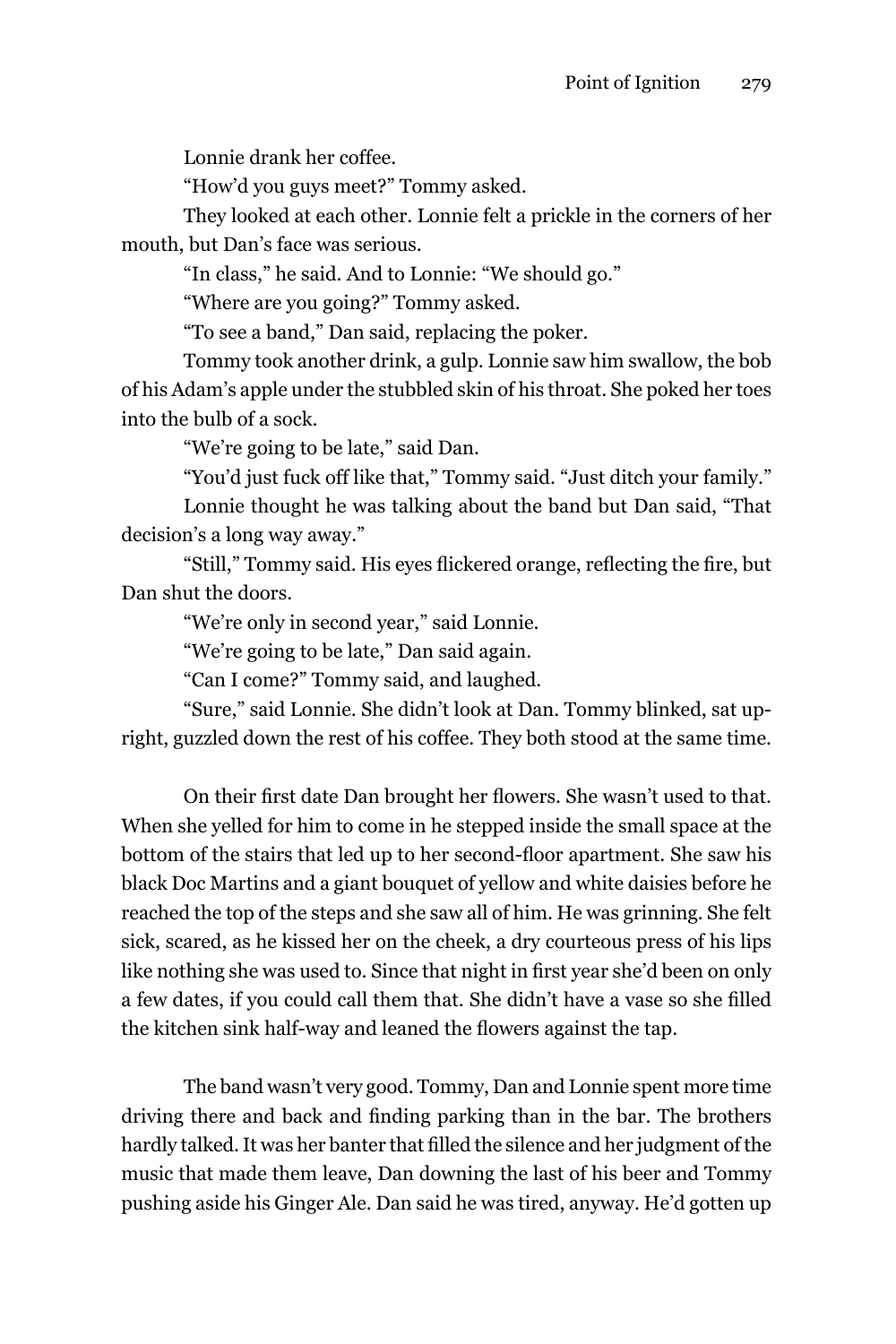at six that morning for lacrosse practice before they drove the three hours to his parents'.

Almost all the lights were out. Gail had set out four boxes of cereal and three bowls on the kitchen table. lonnie stared at it, confused, before Dan told her, "It's for the morning." It was something that would have never happened at her house. Tommy opened the fridge and pulled out a plasticwrapped plate of lasagna. "That might be for lunch," Dan said, but Tommy lifted a corner and took a large bite and left it on the counter when he went upstairs.

Lonnie wasn't tired. She had a lot of reading to catch up on and an assignment due on Wednesday. Dan filled a glass of water at the tap. He was supposed to sleep upstairs, in his own room, but they weren't bothering with that. "I'll be down in a minute," she said.

"Don't be long." It sounded like an order. She was about to speak, to tell him in a joking way that he wasn't the boss of her, but she noticed the strain on his face. All the lines that would emerge when he was old, already sketched in. She kissed him on the mouth. His lips were wet from the water.

"I won't," she said. And again: "I won't."

There were red coals in the fireplace. Lonnie added a log and sat on the hard edge of the hearth, waiting for the fire to re-ignite. She yawned, pressing her fingers against her wide mouth. Tommy was standing in the doorway when she opened her eyes, a glass of amber liquid in one hand, the lasagna in the other. He came into the room.

"Bedtime reading?" he said, nodding down at the textbook on the floor beside her: *The Balance of Power*.

"Yeah," she said, and gestured to the fire, sluggish but beginning slowly to burn. "I love this."

The tumbler knocked on the coffee table as Tommy set it down.

"Apple juice," he said.

After that night, lonnie spent months sleeping with anything that walked. Usually while drunk. One-night-stands that started at the bar and continued through the blast of light that followed last call. When Paul asked her out, lonnie went to the bar and downed three shots of vodka before going to his apartment, as they'd arranged. He was in Environmental Studies, third year, and he showed her his vermiculture composting system, worms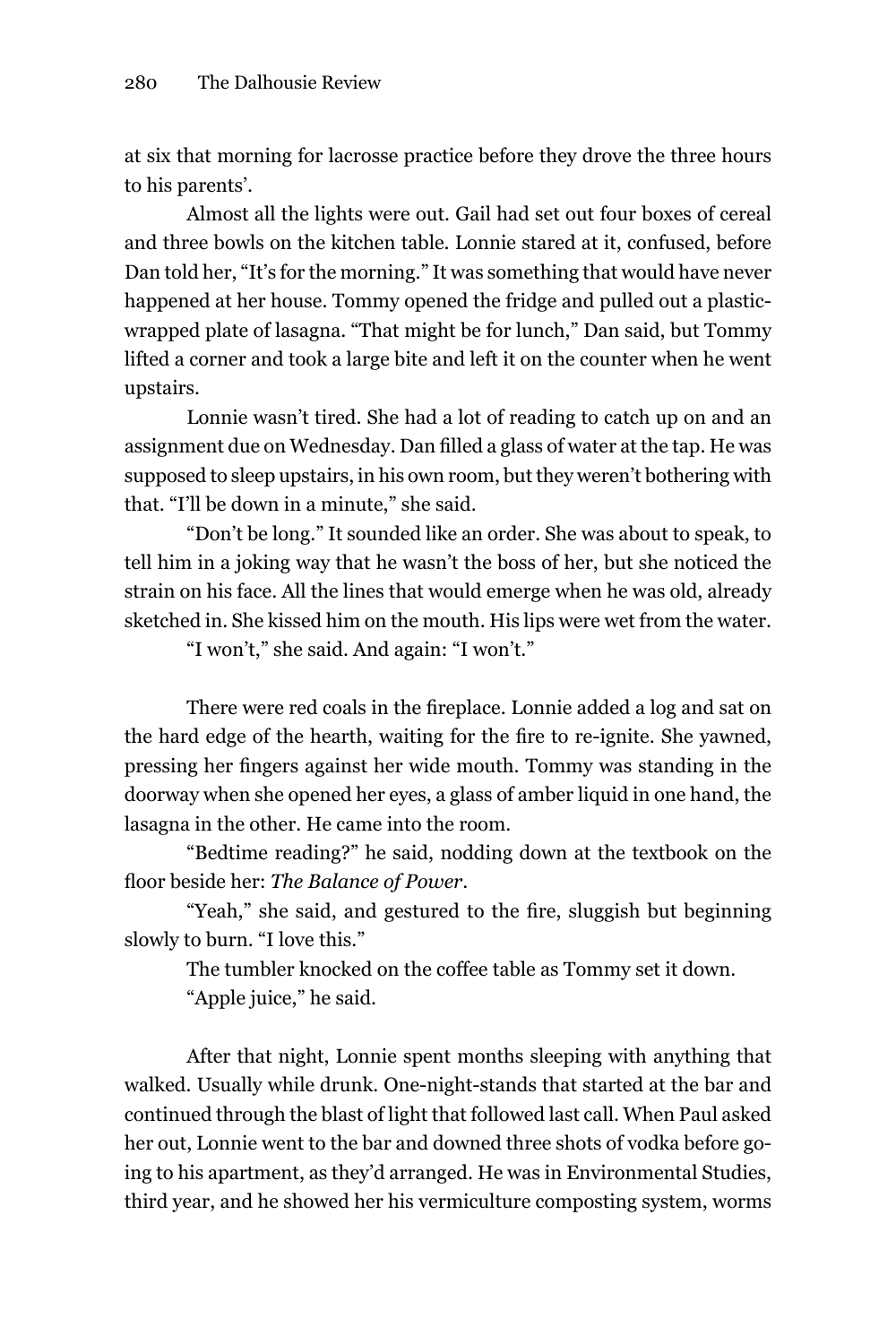in a box of dirt in the basement, before they left for dinner. nicely dressed, he opened the car door for her and set his fingers on the small of her back as they followed the hostess to their table. She was wearing her dirty denim jacket and needed to comb her hair. Too much red wine and by the time he got her home she was sobbing, her nose running snot, and she ran to the toilet. The second date was with mario. Similar but worse. A black-out. Waking, thank God her clothes still on, alone on his living-room floor.

Tommy lit a cigarette. "Don't tell," he said, and she hesitated but then reached for a drag. She wanted a drink, could feel the slither of need in her. he got up and opened the glass door to the patio and when he came back he lifted the poker, pushed the wood around. Flames wove up from the middle, their roots blue. "You have to let it breathe," he said, and she shifted away to give him access to the hearth. lonnie moved to the chair Dan had been in earlier and swung her legs over the wide arm, trying to look relaxed. She kept glancing over at the dark patch that was the door into the dining room, where Dan had shown her the collection of family photos on the wall: his high-school graduation, Tommy as a baby, the black-and-white snapshot of his parents' wedding day. her own parents were divorced; she hardly ever saw her dad. Tommy set his smoke on a seam of mortar and shoved a huge, fat log on the fire, too big so at first she thought it wouldn't fit. "Dan tell you about me?"

At first she thought she should lie. "Yeah."

Tommy snorted. he tried to shut the stove door, but a corner of the log kept it open.

"Well, Bacchus wasn't the fucking bottom," he said and she looked down at the cigarette, its orange ember hovering over carpet, growing ash.

Tommy was already drunk when the guy in Dan's residence slipped him a hit of acid. He'd never done it before. He rode the bus with Dan and his friends until he saw the camels, and then someone pulled the cord and Tommy stumbled off when he saw his chance. Dan followed, because he thought he had to, Tommy said. It was a zoo. Tommy wandered the fence like a hyena. Found his way down to the river, went swimming. Dan, pissed off, shouting at him, the words electric, burning spirals. "So I hid in the cedars," he said. The rocks in the river turned to skulls. Eventually I left, found a bar. In the morning, I hitched home, stole gail's credit card, bought a ticket to Thunder Bay.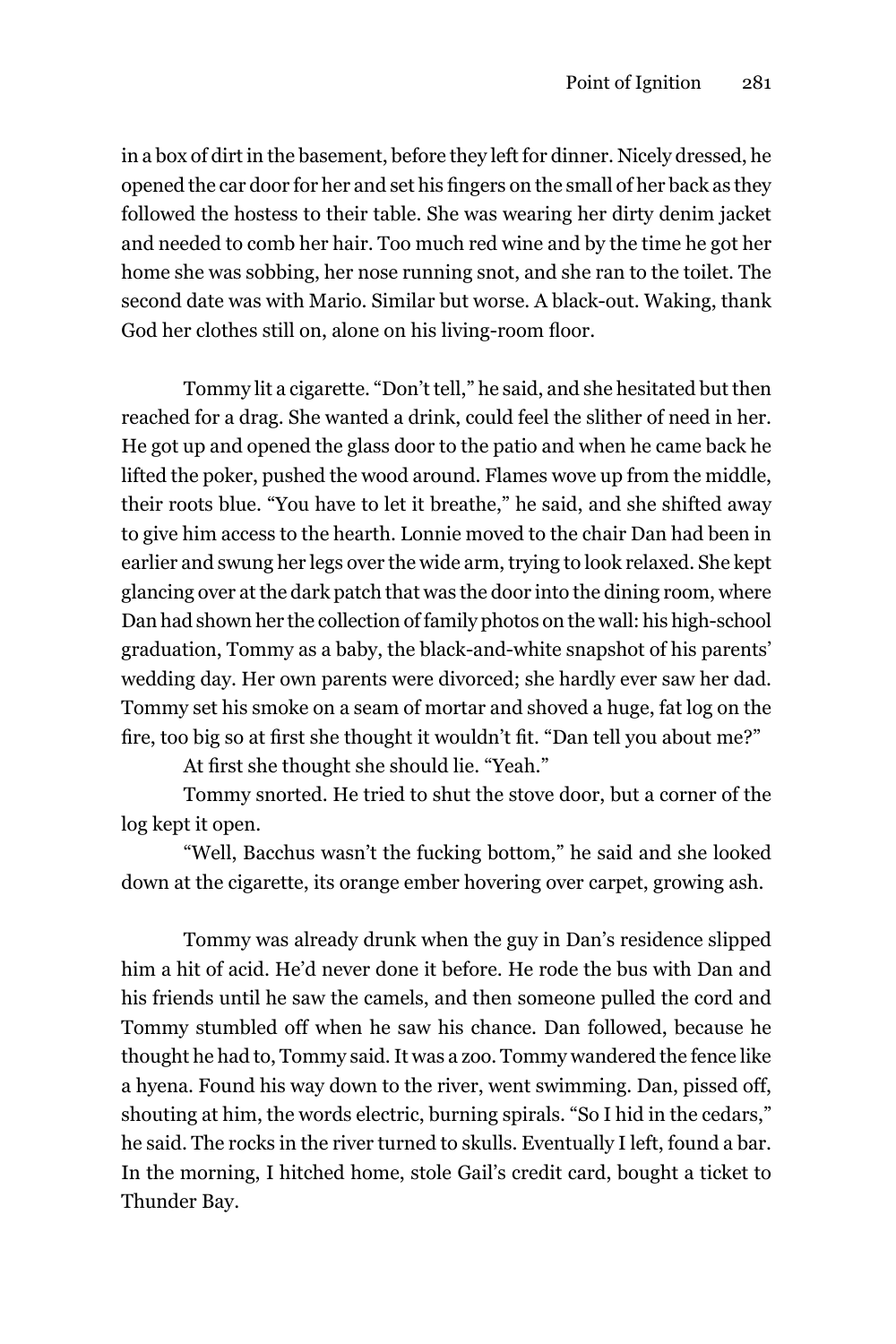"Why there?"

Tommy shrugged. "Somebody told me about it. Tree planting work." He laughed, the same single burst as when they'd first met. At dinner she'd realized the difference between his eyes and Dan's. Tommy's were blue where Dan's tended towards grey, like limestone.

She knew there were details that Tommy had left out. "How's A.A.?" she asked.

Tommy shrugged. lonnie realized she was sitting with her knees drawn up, her arms tightly crossed. She pulled her hands off each elbow, curled her feet under her, opened uneasily. Tommy watched her. "Dan's had bad luck with women," he said.

She didn't speak.

"But there's something different about you."

His leg was jumping and she wanted to reach out, rest her fingertips on his knee, stop the constant quaking.

"I should go to bed," lonnie said. She got up and went into the kitchen, leaving her book by the fire. As she emptied her cup into the sink, she felt Tommy behind her. he came close, then closer and she stayed but didn't turn around. In the black window she could see their reflections, double-layered, one shifted slightly off the other as if they each had two bodies. His hand lifted. She skittered sideways like a crab and climbed down the basement stairs.

"It's like I'm testing them," she said to her counsellor, a soggy wad of tissue clenched in her fist. All that ugly pain bubbling to the surface like swamp gas. "Just to see what they'll do." The third date, with Dan, followed the same pattern. They went to a movie and then she suggested drinks. A few hours after she passed out beside the toilet, wine-red vomit splattered up under the rim, she rose and found him on her couch. her jacket stretched over his chest, his shoes still on. It was dawn by then, that fragile, blue light settling against the big bay window, and she made coffee and woke him. When she told him what had happened to her, the words combusted in the air and she cried and cried.

There was no mirror in the rec room. lonnie had to go the bathroom to see how she looked. She hadn't slept well. lying in bed, she'd thought over and over again about the fire, if she should have put water on it or told Tommy to do that. In her dream, the black body of a stray cat had fought its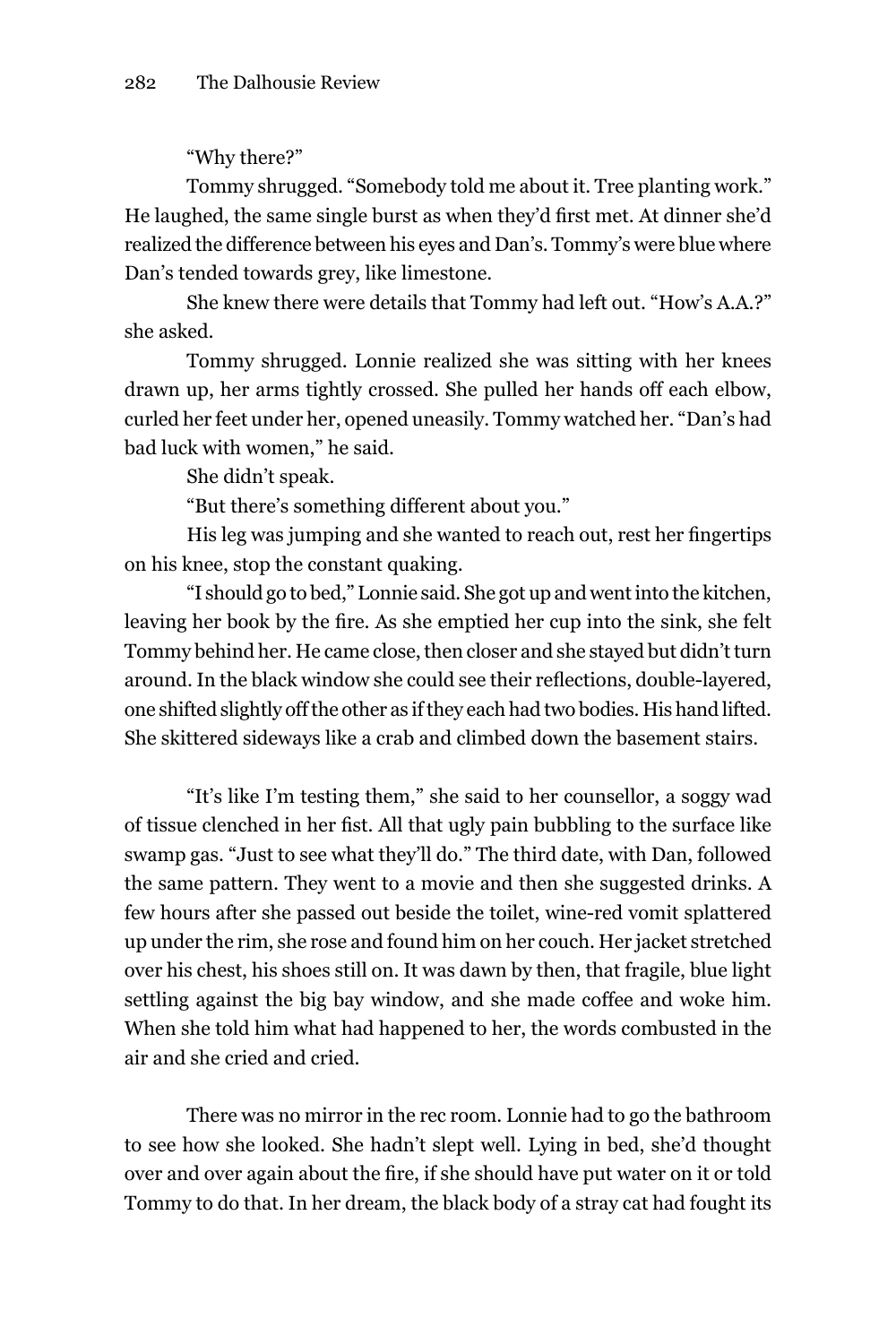way out of her arms, scratching her. Dan's side of the bed was empty when she woke. Grey shadows stained the skin under her eyes. She sat on the toilet, picked at the Band-Aid on her finger, a second one, which had surprisingly stuck through the night.

In the kitchen Tommy was eating cereal while his mother unloaded the dishwasher.

"good morning," lonnie said.

"morning," said gail, and she poured her a cup of coffee from the thermos. "milk's there," she said, pointing to a small yellow jug on the table. lonnie took sugar as well, but there were only pink packets of sweetener. She didn't say anything.

The chair was freezing cold when she sat down. Dan was outside, chopping wood with his father. Tommy stared into his breakfast, fishing bits out of the bowl until he knocked the spoon on the table to show her. Cereal letters spelled out LONNY. After she saw it, he smiled and ate them one by one but she didn't look him in the eye.

Dan told his parents he'd forgotten about an essay that was due and they left later that morning. I can't stay any longer, he told lonnie. Panic in his voice. Tommy was at a meeting.

A light snow drifted down as they drove east on the highway. They were out of the city, the crowded rows of shops and car dealerships behind them when he asked, "Did he get to you?"

Lonnie looked at him, laid a hand on the back of his neck. He thrust his body forward to knock it away.

"Did he tell you his sad stories?"

She didn't know what to say. Outside the lake was visible beyond the fields.

"Because he does that," Dan said. "he likes to do that."

"We just talked," she finally said.

he was quiet for a long time. It seemed like he was sifting through some sort of rubble, looking for a central point. His face was clenched and red and she wondered if he would start to cry.

"he's nearly destroyed my parents."

"They seem okay."

"What the fuck do you know?"